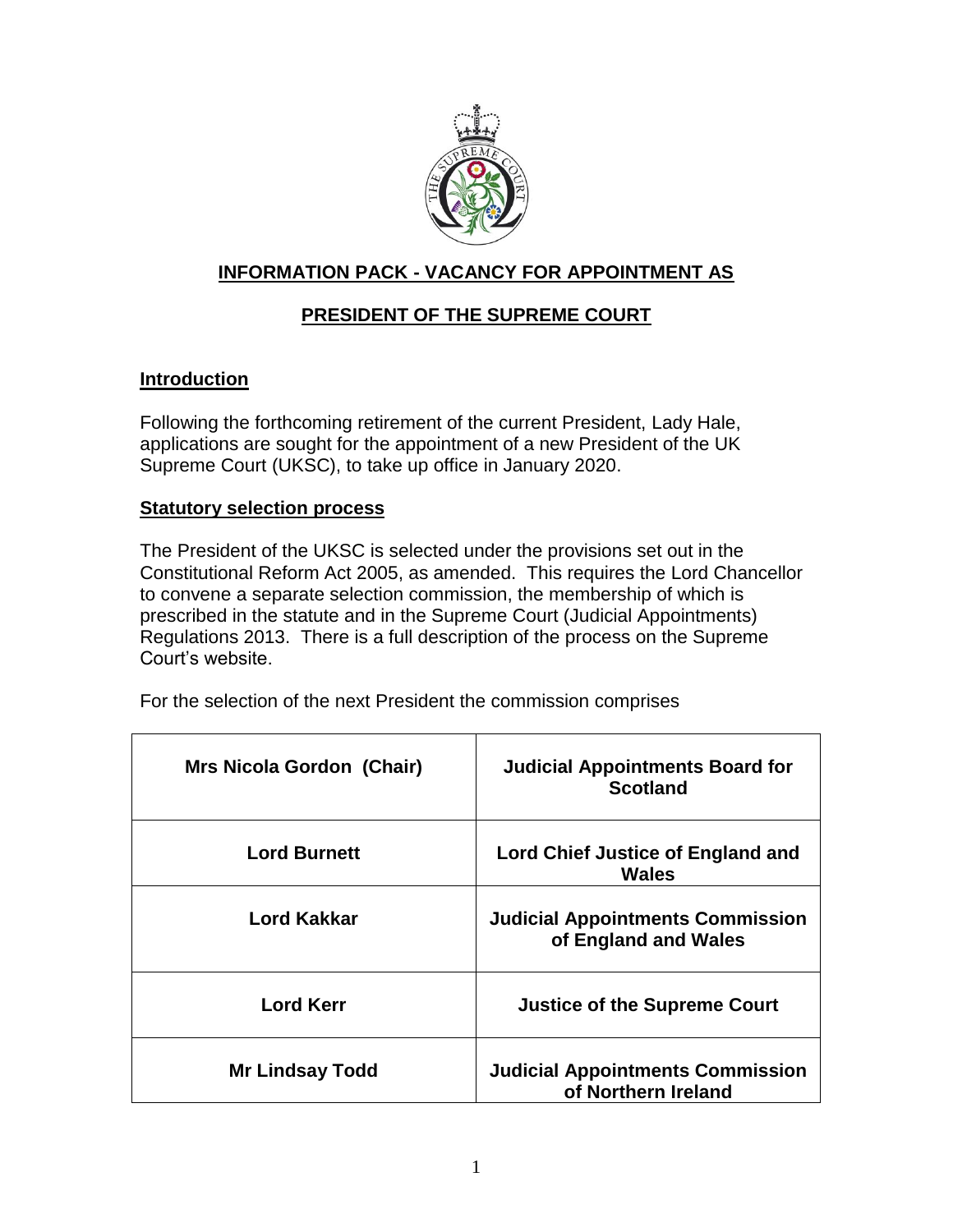### **UK Supreme Court**

The UKSC was created by the Constitutional Reform Act 2005 (the Act). Part 3 of that Act, along with Schedules 8, 9, 10 and 11 set out the jurisdiction and composition of the Court as well as provisions concerning the administration. Under the Act, there are 12 Justices, including the President and Deputy President.

The President of the UKSC occupies the most senior UK judicial position, with responsibility for the UKSC, the day-to-day administration of which is largely delegated to the Chief Executive. Each jurisdiction of the UK has its own judicial head and court administration, and these do not form part of the remit of the President of the UKSC.

The UKSC sits as the final Court of Appeal for civil cases in England and Wales, Scotland and Northern Ireland and for criminal appeals in England and Wales and Northern Ireland and exercises the devolution jurisdiction formerly exercised by the Judicial Committee of the Privy Council (JCPC). Justices of the Supreme Court also sit in the JCPC which forms the final Court of Appeal for a number of Commonwealth countries, Crown Dependencies and Overseas Territories.

The Supreme Court is located in Parliament Square. The JCPC sits in the same building. The Court may, from time to time, choose to sit in other parts of the United Kingdom to hear particular cases. The JCPC occasionally sits outside the United Kingdom.

### **Eligibility**

To be eligible for appointment you must, under section 25 of the Act, meet the following requirements:

Either: applicants must have held high judicial office for at least two years. ('High judicial office' means office as a judge of any of the following courts – the Supreme Court; the Court of Appeal of England and Wales; the High Court of England and Wales; the Court of Session; the Court of Appeal of Northern Ireland; the High Court in Northern Ireland);

Or: applicants must satisfy the judicial-appointment eligibility condition on a 15 year basis or have been a qualifying practitioner for at least 15 years.

A person satisfies the judicial-appointment eligibility condition on a 15-year basis if he/she has been a solicitor of the senior courts of England and Wales, or barrister in England and Wales, for at least 15 years; and has been gaining experience in law during the post-qualification period.

A person is a qualifying practitioner if he/she is an advocate in Scotland or a solicitor entitled to appear in the Court of Session and the High Court of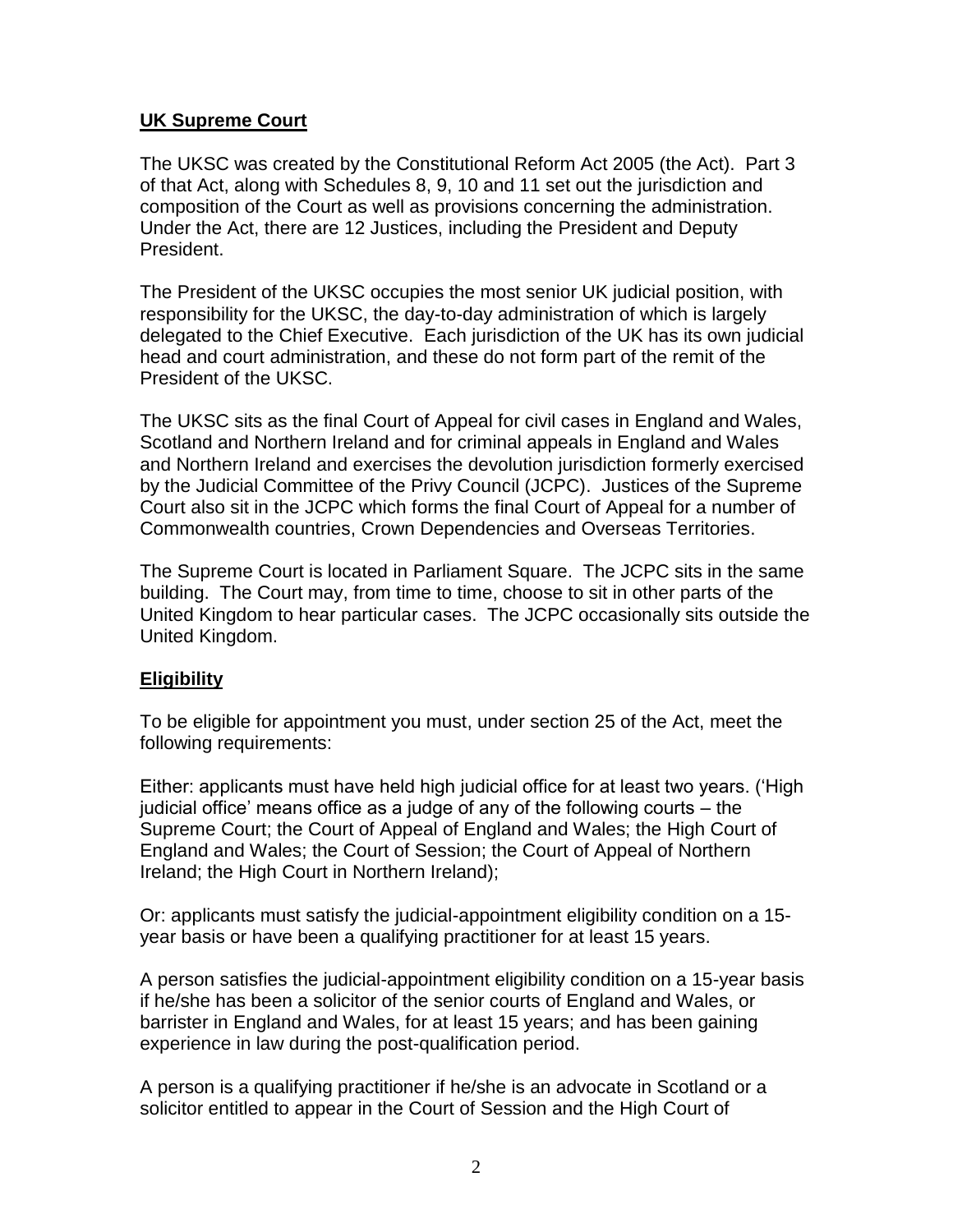Justiciary; or he is a member of the Bar of Northern Ireland or a solicitor of the Court of Judicature of Northern Ireland.

The meaning of "gaining experience in law" is set out in section 52(2) to (5) of the Tribunals, Courts and Enforcement Act 2007 and relates to a period engaged in law-related activities, which are defined as the following:

- The carrying out of judicial functions of any court or tribunal
- Acting as an arbitrator
- Practice or employment as a lawyer
- Advising (whether or not in the course of practice of employment as a lawyer) on the application of the law
- Assisting (whether or not in the course of such practice) persons involved in proceedings for the resolution of issues arising under the law
- Acting (whether or not in the course of such practice) as mediator in connection with attempts to resolve issues that are, or if not resolved could be, the subject of proceedings
- Drafting (whether or not in the course of such practice) documents intended to affect persons' rights or obligations
- Teaching or researching in the law; or
- Any activity that in the relevant decision-maker's opinion (this means the Lord Chancellor or her designated official) is of broadly similar nature to an activity with paragraphs (a) to (h).

Potential applicants will wish to note the following statutory criteria for selection:

Section 27 (5) of the Act: "selection must be on merit"

Section 27 (8) of the Act: "In making selections for the appointment of judges of the Court the commission must ensure that between them the judges will have knowledge of, and experience of practice in, the law of each part of the United Kingdom".

No guidance has been given by the Lord Chancellor to either commission under section 27(9) of the Act.

Those recommended for appointment will need to be able to serve for a reasonable amount of time.

### **The role**

The responsibilities and functions of the President can be summarised as follows: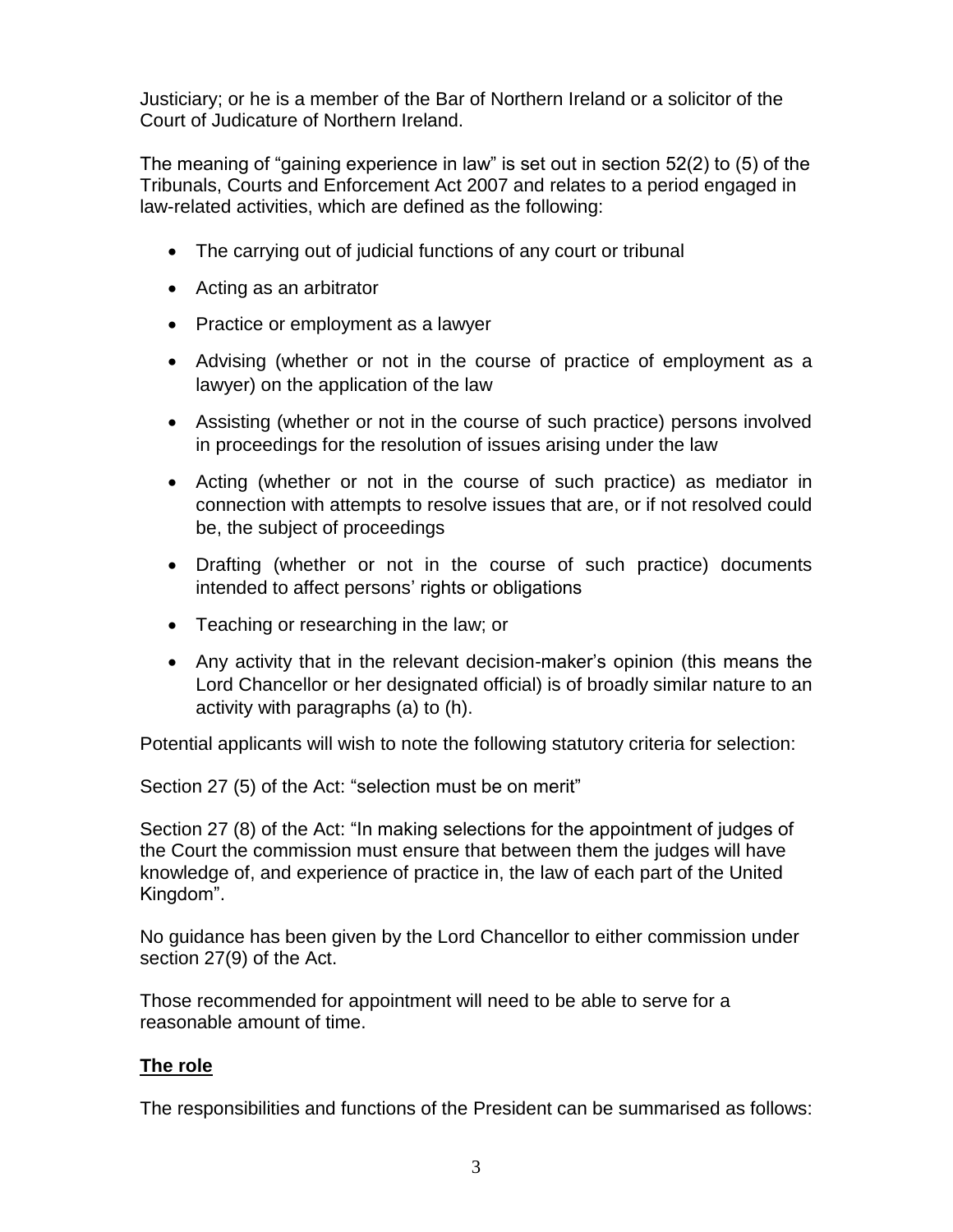- Effective presiding in the highest appeal court in the United Kingdom, hearing very complex and high-profile cases, with significant importance across the United Kingdom. Similarly, presiding in the JCPC, on cases of importance to overseas jurisdictions.
- Providing outstanding leadership, which inspires confidence within the Court, the judiciary of the UK and internationally, the legal profession, Parliament, Government and the wider public, and which supports the rule of law and the judicial process.
- Leadership of the judicial administration of the Court and working with colleagues and the administration of the Court in a professional manner at all times so that the Court functions internally as a collegiate institution. Chairing regular Justices' meetings and the UKSC Strategic Advisory Board.
- Participating fully and collegiately in discussions and decisions on cases heard before the Court and applications for permission to appeal.
- Liaison with the most senior judges of the three jurisdictions covered by the UKSC, visiting Edinburgh, Belfast and Cardiff regularly.
- Participation in liaison and exchanges with other Supreme, Constitutional and senior Courts internationally and contributing to international work on judicial co-operation.
- An ambassadorial and representational role for the UKSC, justice and the rule of law within the UK and internationally, including giving lectures, visiting UK schools and universities etc.
- Effective engagement with Parliament, Government and the media.
- Writing, with appropriate dispatch, judgments of the highest quality, commanding the respect of colleagues and commensurate with the role of President; and ensuring the timely delivery of judgments by the Court generally.

### **Criteria for appointment**

The cases dealt with by the UKSC include the most complex and important in the courts of the United Kingdom and demand the deepest level of judicial knowledge and understanding, combined with the highest intellectual capacity. Successful candidates will be required to demonstrate the following to an exceptional degree:

- 1. Intellectual capacity, knowledge and expertise
- Intellectual and legal ability, with a significant capacity for analysing and exploring legal problems creatively and flexibly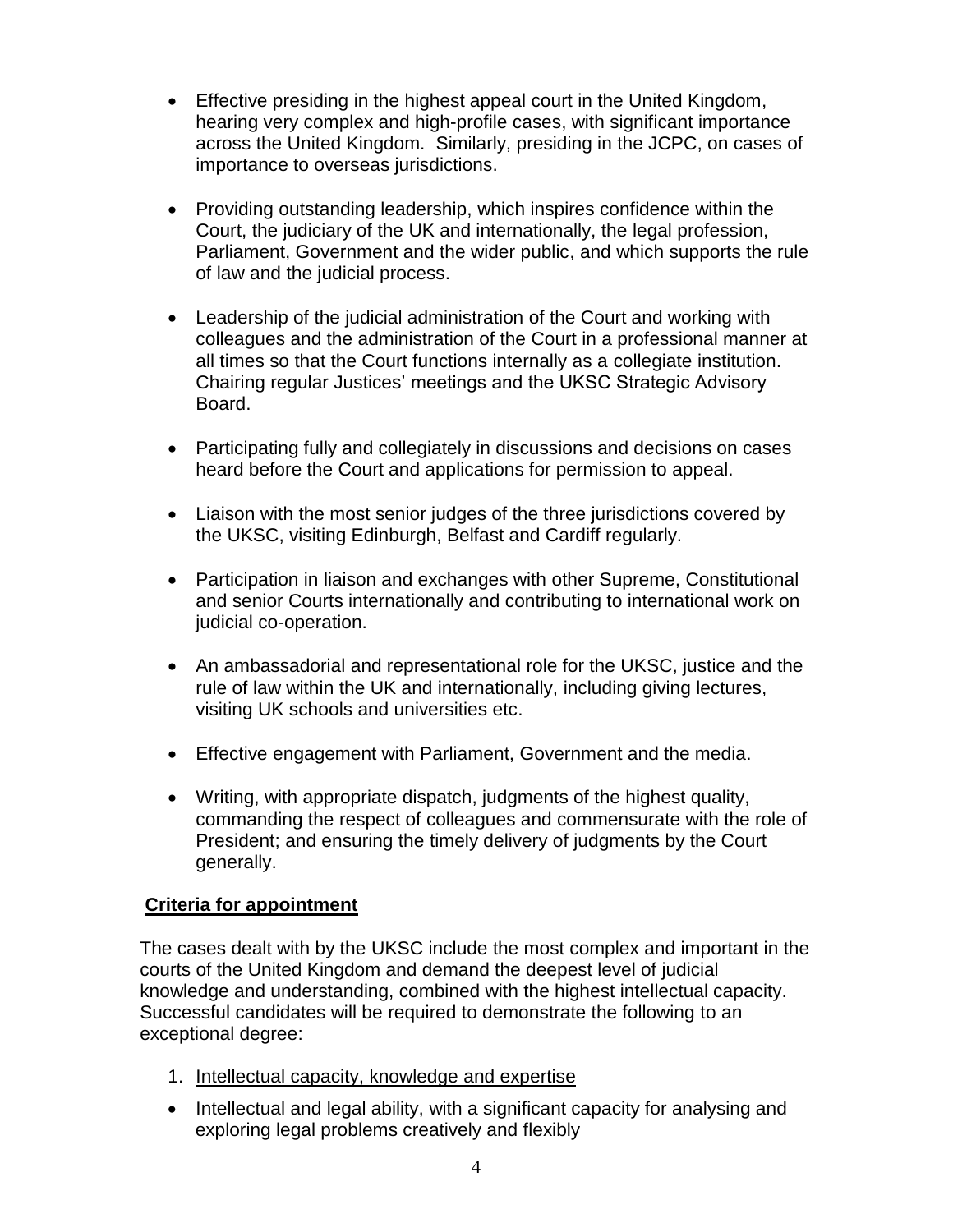- Knowledge and experience of the law, together with an appreciation of the role of the Court in contributing to the development of the law
- Clarity of thought and expression, reflected particularly in written work
- Appreciation of the developing nature of the constitution and law in England, Scotland, Northern Ireland and Wales
- 2. Judicial and Personal qualities
- Integrity and independence of mind
- Sound judgment and decisiveness
- Ability to contribute to the collegiate decision-making of the Court
- Objectivity
- An ability to work under pressure and to produce work with reasonable expedition
- Self-awareness and the capacity to develop in response to it

## 3. Understanding and fairness

- Sensitivity to the needs of different communities and groups
- Understanding of the role of the UKSC in the constitution and its relationship with Parliament, the Executive and the rest of the judiciary
- Ability to consider difficult and sensitive issues fairly and dispassionately

## 4. Communication skills

- Excellent oral and written skills
- Ability to work courteously in and out of Court, respecting the views of others
- Ability and willingness to engage in the wider representational and leadership role of a Supreme Court Justice, including internationally, for example, delivering lectures, participating in conferences, and talking to students and other groups
- Willingness to embrace new technology

## 5. Leadership

- Outstanding leadership skills, as described in the role description
- Resilience and firmness of purpose, coupled with excellent handling skills
- Vision and strategic thinking, coupled with an appreciation of the role of the Court in contributing to the development of the law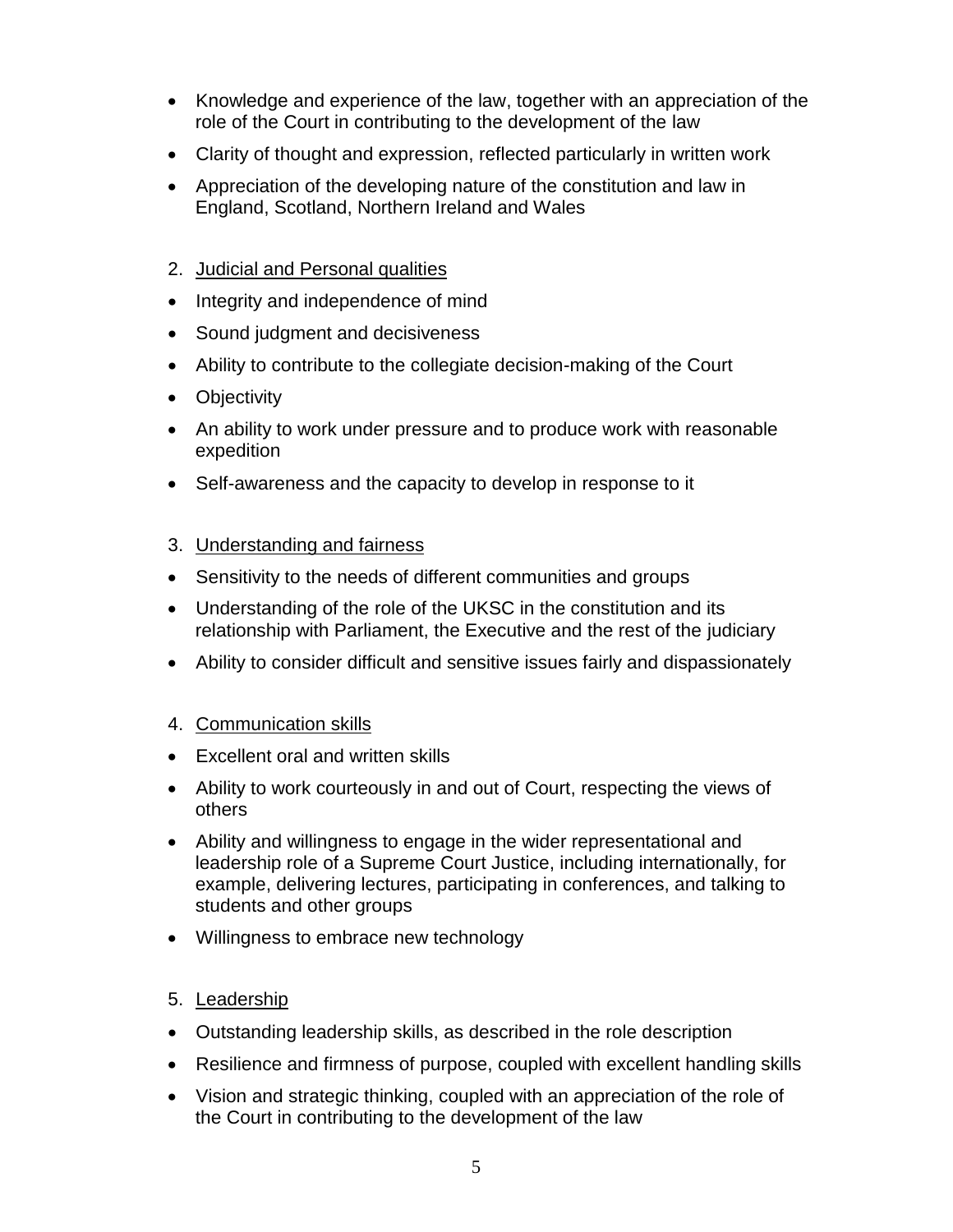• Ability to lead the Court, acting authoritatively and considerately during Court proceedings, and working effectively with the Chief Executive and judicial colleagues

## **Age**

Subject to the statutory requirements above, there is no lower age limit for this appointment. A Judge of the Supreme Court is required to vacate his/her office on the day on which he/she attains the age of 70. A Judge of the Supreme Court who, immediately prior to his/her appointment, held another salaried judicial office to which he/she had been appointed prior to the commencement of the Judicial Pensions and Retirement Act 1993 (31 March 1995) will retain the compulsory retirement date applicable in the former office.

## **Salary**

Salary levels are set by the Senior Salaries Review Body. The current annual salary for the President of the UKSC is £229,592.

### **Pension**

Appointment as a Justice of the Supreme Court brings with it eligibility for the judicial pension scheme created under the Judicial Pensions and Retirement Act 1993, the Judicial Pension Scheme Regulations 2015 and any further amendments to the scheme at the time of appointment.

The Judicial Pension Scheme 2015 - Scheme Guide is on the UKSC website.

## **Disqualification**

You should note that the House of Commons Disqualification Act 1975 applies to this office.

### **Nationality**

You need to fulfil one of the following nationality requirements – you must be a citizen of:

- the United Kingdom;
- another Commonwealth country;
- the Republic of Ireland; or
- hold dual nationality, one of which falls in one of the above categories.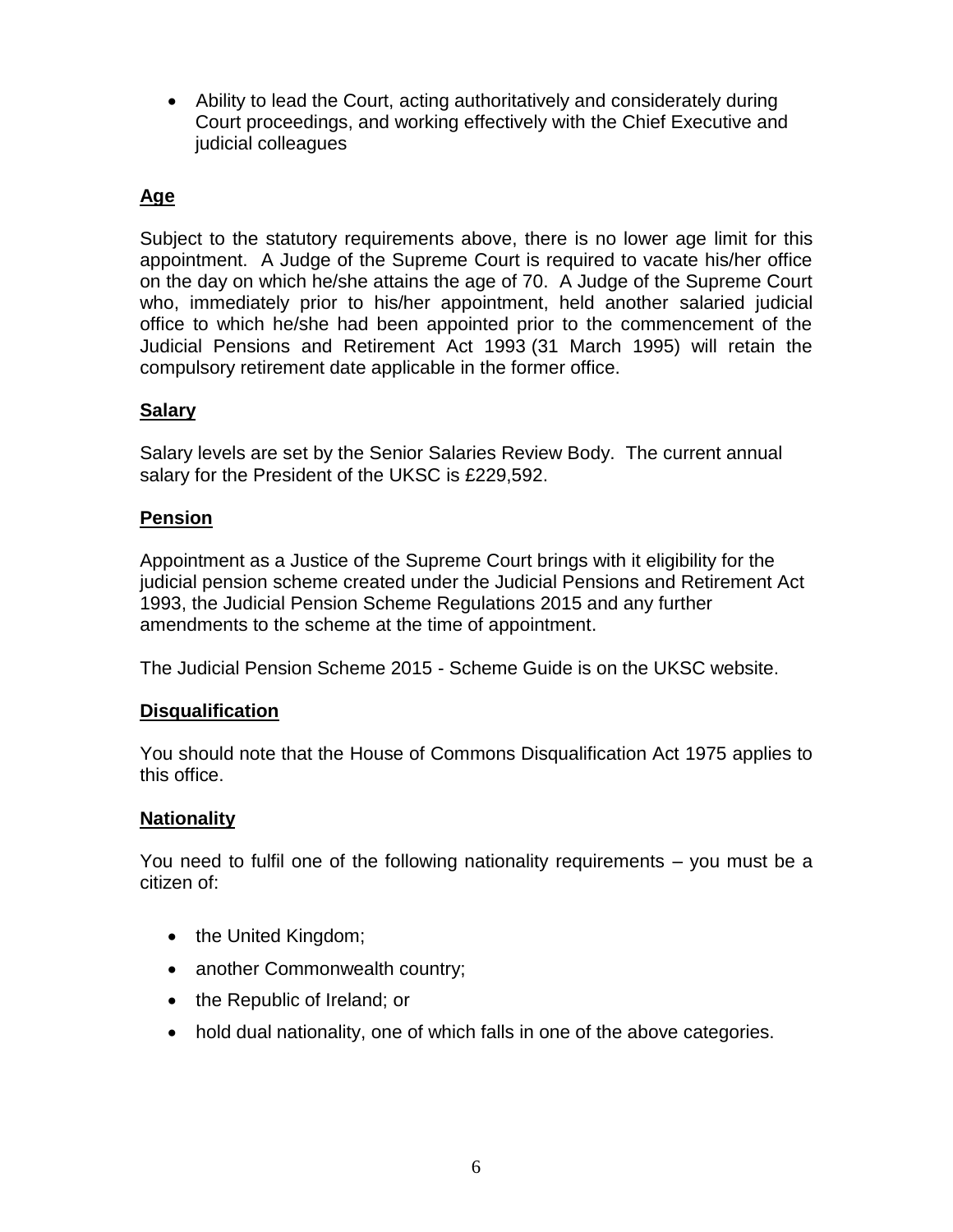### **Health**

If recommended for appointment, you must be able to fulfil the duties of the judicial role to which you are appointed, and you may be required to undergo a medical examination. Reasonable adjustments will be made if you have a disability as defined in the Equality Act 2010.

#### **The selection process**

Applications need to be submitted by **midday on Friday 1 March 2019**. Ideally they should be sent by email, to [grainne.hawkins@supremecourt.uk](mailto:grainne.hawkins@supremecourt.uk) 

Alternatively, they may be submitted by post, to the address below, but need to reach Grainne Hawkins by the time and date above.

Grainne Hawkins Supreme Court of the United Kingdom Parliament Square LONDON SW1P 3BD

Applicants will need to provide the following:

- A completed application form and application monitoring form, both available from Grainne Hawkins [\(grainne.hawkins@supremecourt.uk](mailto:grainne.hawkins@supremecourt.uk) tel 020 760 1906).
- A curriculum vitae.
- A short supporting statement, of no more than 2,000 words, giving clear evidence to support how they meet each of the selection criteria.
- Candidates should submit three significant pieces of writing in support of their meeting the criteria for appointment, together with a brief explanation of why these have been chosen, drawing attention to the salient points for the commission. The pieces of writing could be judgments, articles, opinions or other relevant material.
- The names of two people who can provide an independent assessment against the selection criteria. (Assessments may be of most assistance to the selection commission if they do not come from the statutory consultees (Annex A) (who are consulted as a matter of course) and if they cover areas not likely to be known to the statutory consultees)

Candidates should be aware of the policy on the Equal Merit Provision before applying.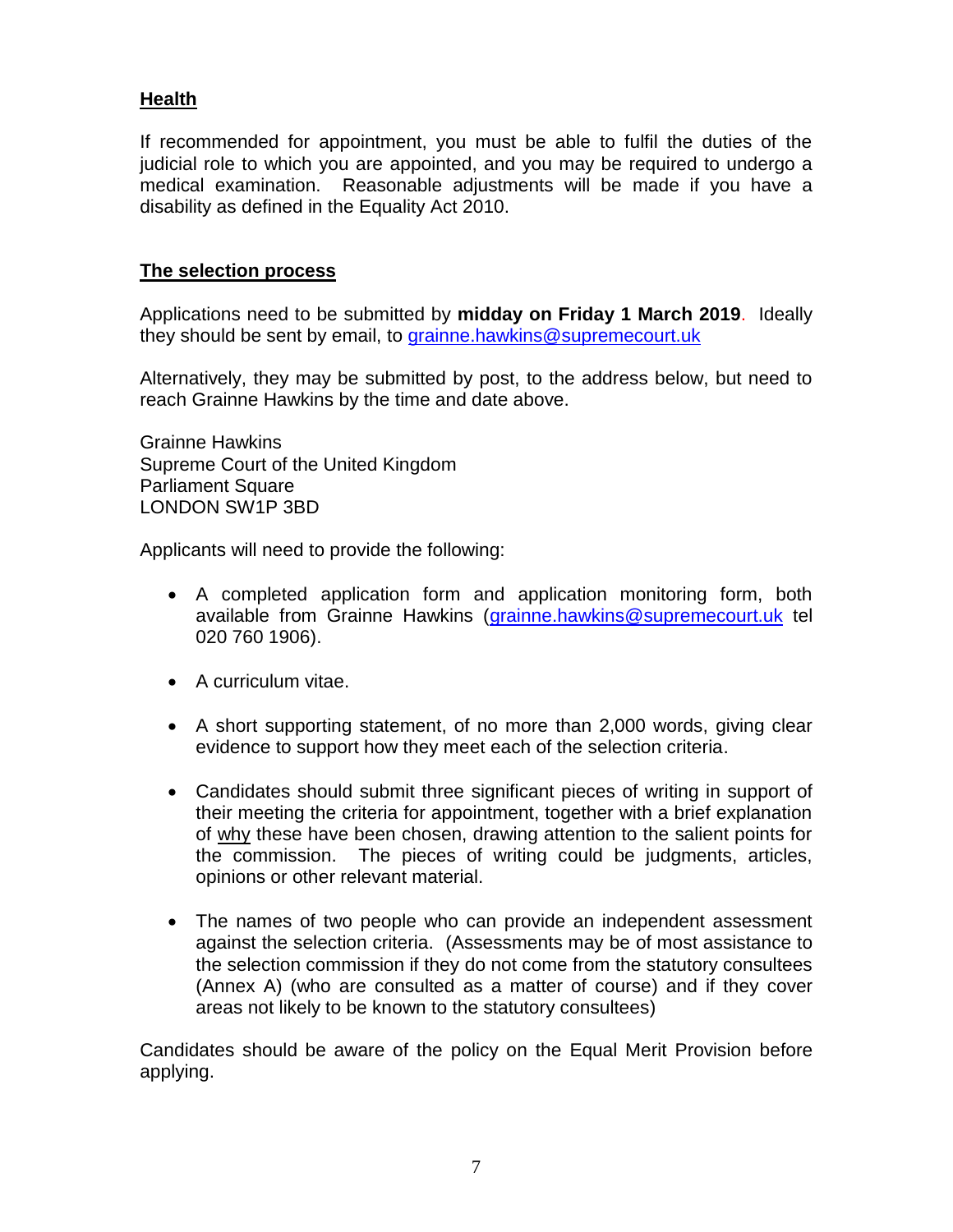The commission will undertake the statutory consultations set out under section 27 of the Constitutional Reform Act (Annex A) before short-listing candidates. **Short-listing is unlikely to take place until late March 2019.** 

The full range of available evidence will be taken into account in making the short-listing decision. The commission may also undertake other consultations as it deems appropriate.

The leading candidates will be invited to meet the commission before the final decision is made and interviews will take place on **13 and 14 May 2019**. **Applicants are asked to keep these dates free.**

Applicants should note that the statutory consultation and other processes following interview can be lengthy and that the final outcome of the competition is unlikely to be announced before October 2019. Following the announcement of the successful candidates face to face feedback will be available to those candidates short-listed for interview but not recommended for appointment. Those not called to interview will receive feedback in writing, if requested.

### **Data Protection Act**

When writing to the statutory consultees, the selection commission will wish to send the consultees copies of the application papers submitted by applicants. If there is any information you would wish to be redacted before it is copied and sent to consultees, please would you indicate this when you submit your application.

### **Contact details and further information**

If you need any further information regarding the process, please contact:

Mark Ormerod Secretary to the Commission Supreme Court of the United Kingdom Parliament Square LONDON SW1P 3BD

T: 020 7960 1906

[Mark.Ormerod@supremecourt.uk](mailto:Mark.Ormerod@supremecourt.uk)